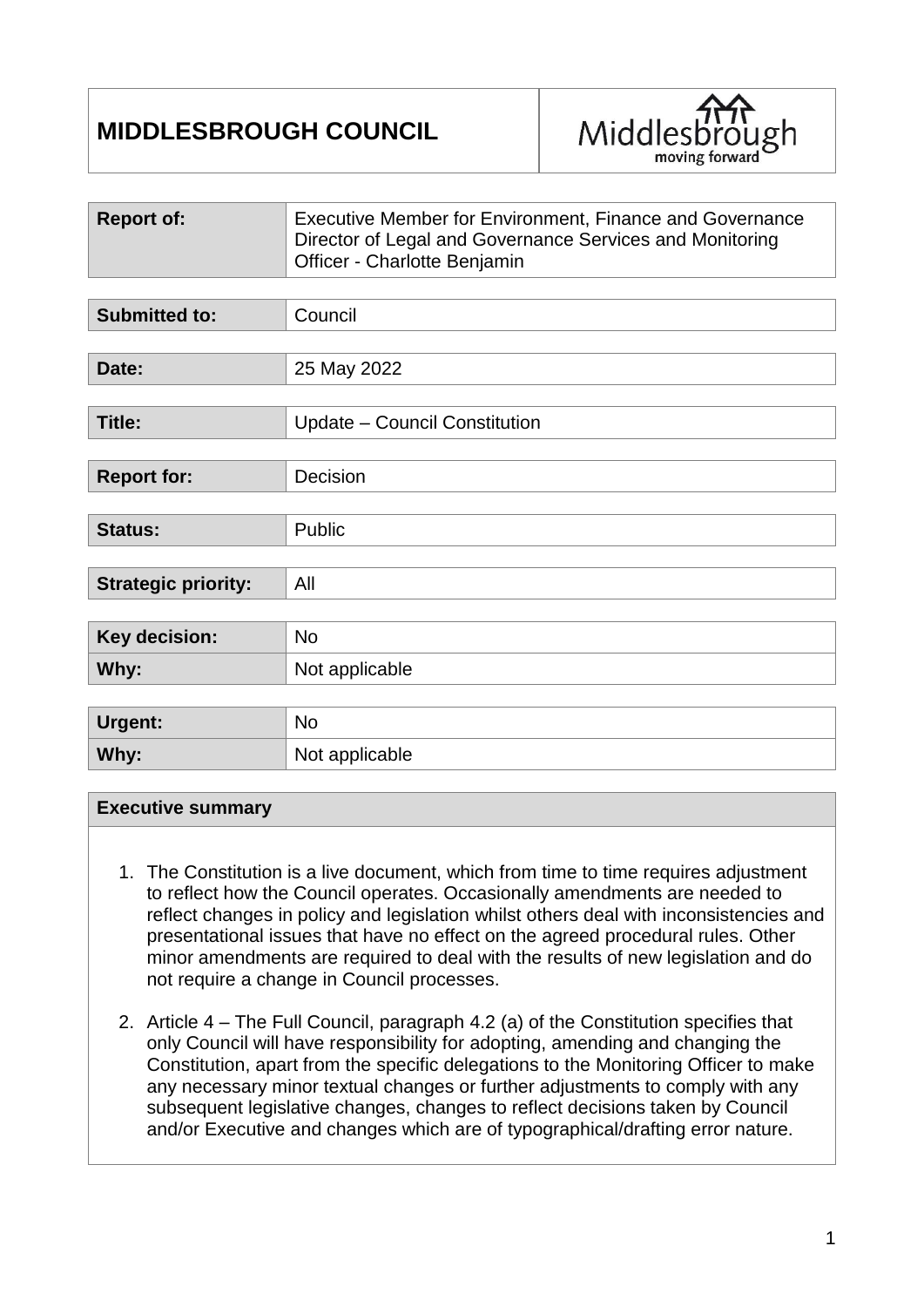3. This report details proposed amendments to the Constitution and seeks approval from full Council for the proposed changes to the Constitution as detailed in the report.

# **Purpose**

1. The Council's Constitution is subject to continual review together with any associated documents e.g. Scheme of Delegation, Procedure Rules and protocols to ensure that decisions taken by the Council are lawful and reflect changes in legislation and Council priorities. This report details proposed amendments to the Constitution and seeks approval from full Council for the proposed changes to the Constitution as detailed in the report.

# **Background and relevant information**

- 2. A phased review of the Constitution is underway to ensure that the Constitution is fully up to date. Some topics were prioritised last year and since then amendments have been made on various topics such as motions, votes of no confidence, voting on appointments, and the Member Code of Conduct has now been refreshed following approval by Council
- 3. This report seeks the approval of the proposed changes to the Constitution as detailed below and notes that the Monitoring Officer, under delegated powers has authorisation to amend the Constitution in the circumstances outlined in paragraph 3 above.
- 4. The changes to the Constitution generally fall within three broad areas, which can be described as follows:
	- a. Alterations made as a result of decisions of either the Council or the Executive.
	- b. Alterations made under the delegated powers given to the Monitoring Officer to deal with changes required as a result of legislative changes.
	- c. Alterations to improve the working of the Council or, to attempt to resolve ambiguities or amend typographical or drafting errors.
- 5. The following amendments to the Council Procedure Rules are proposed under paragraph (c) above. The proposed amendments are outlined in bold.

# 1. **Council Procedure Rules**

#### **Recorded vote**

#### **Amendment to Paragraph 65 of the Council Procedure Rules**

If 12 councillors present at the meeting demand it, or if a motion related to a decision with regard to the approval of the annual budget, **the council tax or the issuing of the precept,** the names for and against the motion or amendment or abstaining from voting will be recorded and entered into the minutes. A demand for a recorded vote will override a demand for a secret ballot (which can be used when voting for positions on committees).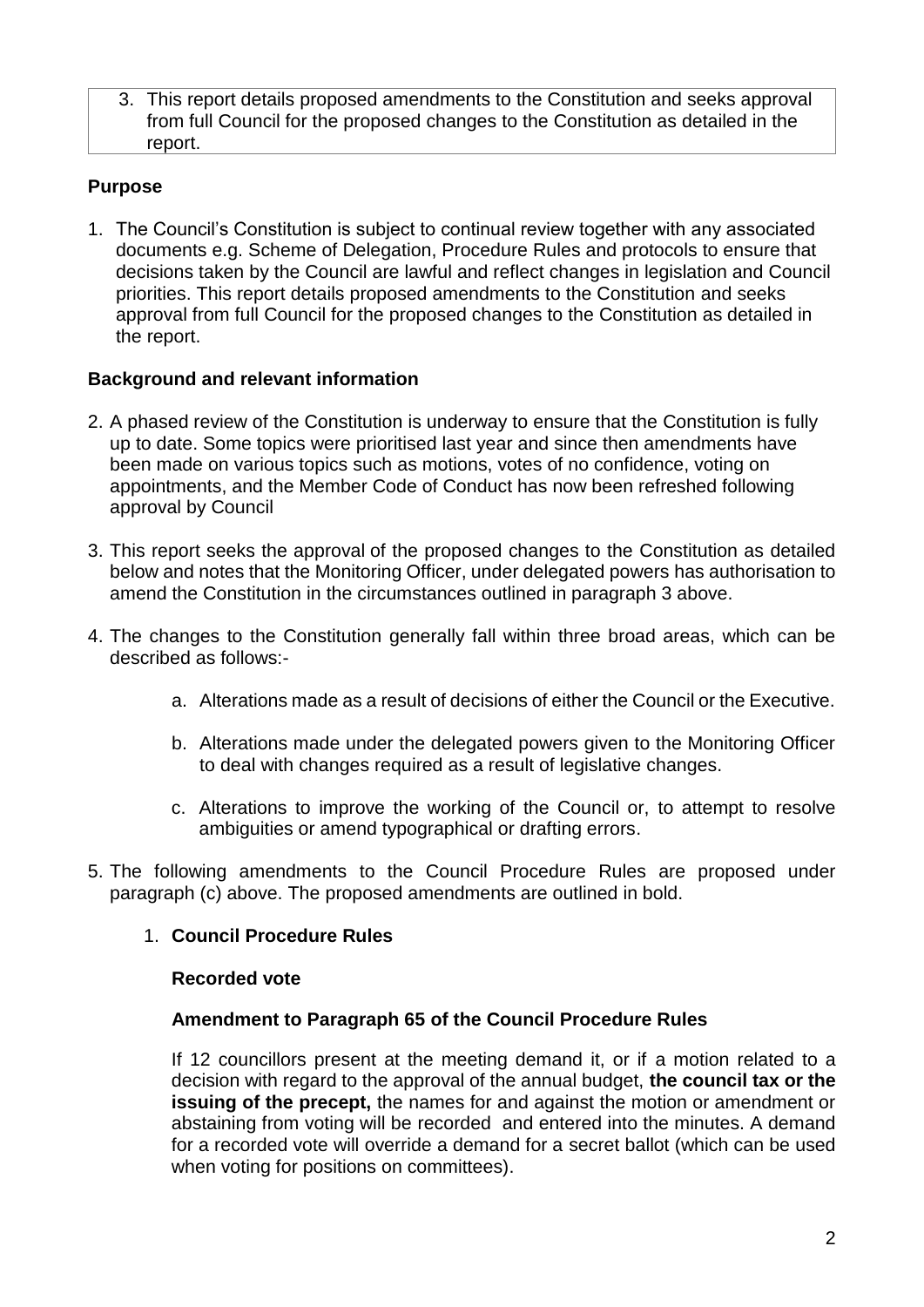# **Cancellation of Council Meetings**

# **Amendment to Paragraph 12 of the Council Procedure Rules**

In order to provide clarity it is proposed that the text with regard to Paragraph  $12 -$ Cancellation of Meetings, of the Council Procedure Rules be amended to include **Once the proper officer has given notice and summons of a meeting**, the Chair, or the Vice Chair in the Chair's absence, (or the Monitoring Officer if they are satisfied that there is no appropriate business to be considered at the meeting), can postpone, re-arrange or cancel a meeting of Council, provided:

- (a) twenty four hours-notice of the cancellation of the meeting is given; and
- (b) that the reason for cancellation is given.

Chairs, or Vice-Chairs in the Chair's absence, of the relevant committee can postpone, re-arrange or cancel meetings of a committee. A meeting of the Council or its committees or sub-committees may not be cancelled or postponed after the meeting has been duly convened.

#### 2. **Inclusion of Group Leader Role Profiles within the Constitution**

The Group Leader Role Profile (Appendix 1) to be included in the Council's Constitution at Part 6 – Codes and Protocols.

#### 3. **Replacement of Senior Management Chart**

The attached updated version of the Senior Management Chart should be inserted into the Constitution at Part 5 – Management Structure. (see Appendix 2)

# 4. **Key Decision Threshold**

For clarification purposes, the amount of the key decision threshold, £150,000 (taking into account the lifetime costs or savings of the project), has been included within the Constitution at Article 12- Paragraph 12.3 – Decision Making.

# 5. **Standards Committee – Changes to the Terms of Reference**

Terms of Reference - Standards Committee

Restrictions: Cannot include the Elected Mayor or Executive Leader and may not be chaired by an Executive Member

To make reports or recommendations to the Council in relation to:-

• the approval by the Council of local codes of conduct for Members and officers, codes of practice, standing orders and protocols, taking account of national models and guidance or case tribunals.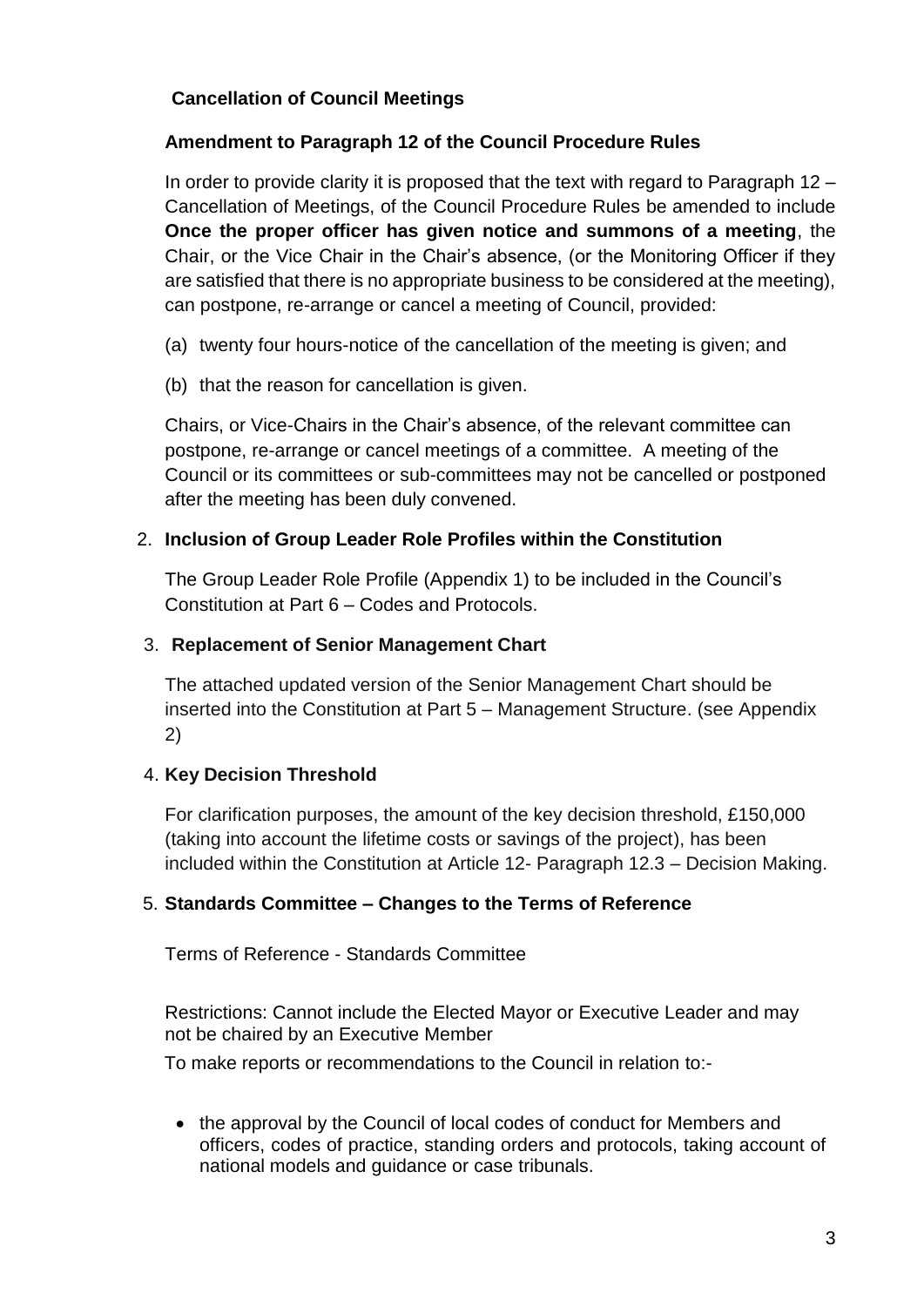- the implementation of local codes of conduct etc, and the dissemination throughout the Authority of information and guidance on their operation.
- consideration of any reports relating to the conduct of Members or officers which may be referred to it by the Council's Chair, Monitoring Officer or by the Chief Finance Officer under section 114 of the Local Government Finance Act 1988 in consultation with the Monitoring Officer, including issues relating to Members' and officers' interests and the maintenance and management of any relevant registers of interests.
- consideration of relevant reports referred by the Monitoring Officer and Chief Finance Officer and make recommendations thereon to the Council as necessary.

Grant dispensations to Councillors, Co-opted Members and Parish Council Members from the requirements relating to declarations of interest as set out in Section 32 of the Localism Act 2011. **The Monitoring Officer may grant a dispensation where the matter is urgent and report it to the next available Standards Committee**.

The determination, following an investigation, of allegations of breaches of Members' Codes of Conduct within such statutory provisions or guidance as may exist **and the imposing of any relevant sanctions.** 

Discharge of all of the above functions required by the Localism Act 2011 in relation to Parish Councils.

#### **Access to Information Procedure Rules**

6. The revised Access to Information Procedure Rules (Appendix 3) be included in the Constitution.

# **What decision(s) are being recommended?**

- 7. That Council approve the following:
	- (a) The proposed changes to the Constitution as detailed in the report and notes that the Monitoring Officer will, under delegated powers, amend the Constitution accordingly.
	- (b) That the Monitoring Officer, under delegated powers be authorised to amend the Constitution and make any necessary minor textual changes or further adjustments to comply with any subsequent legislative changes, changes to reflect decisions taken by Council and/or Executive and changes which are of typographical/drafting error nature.

#### **Rationale for the recommended decision(s)**

8. The Constitution is a live document and requires constant updating to ensure that it is compliant/compatible with appropriate legislation or standard procedures.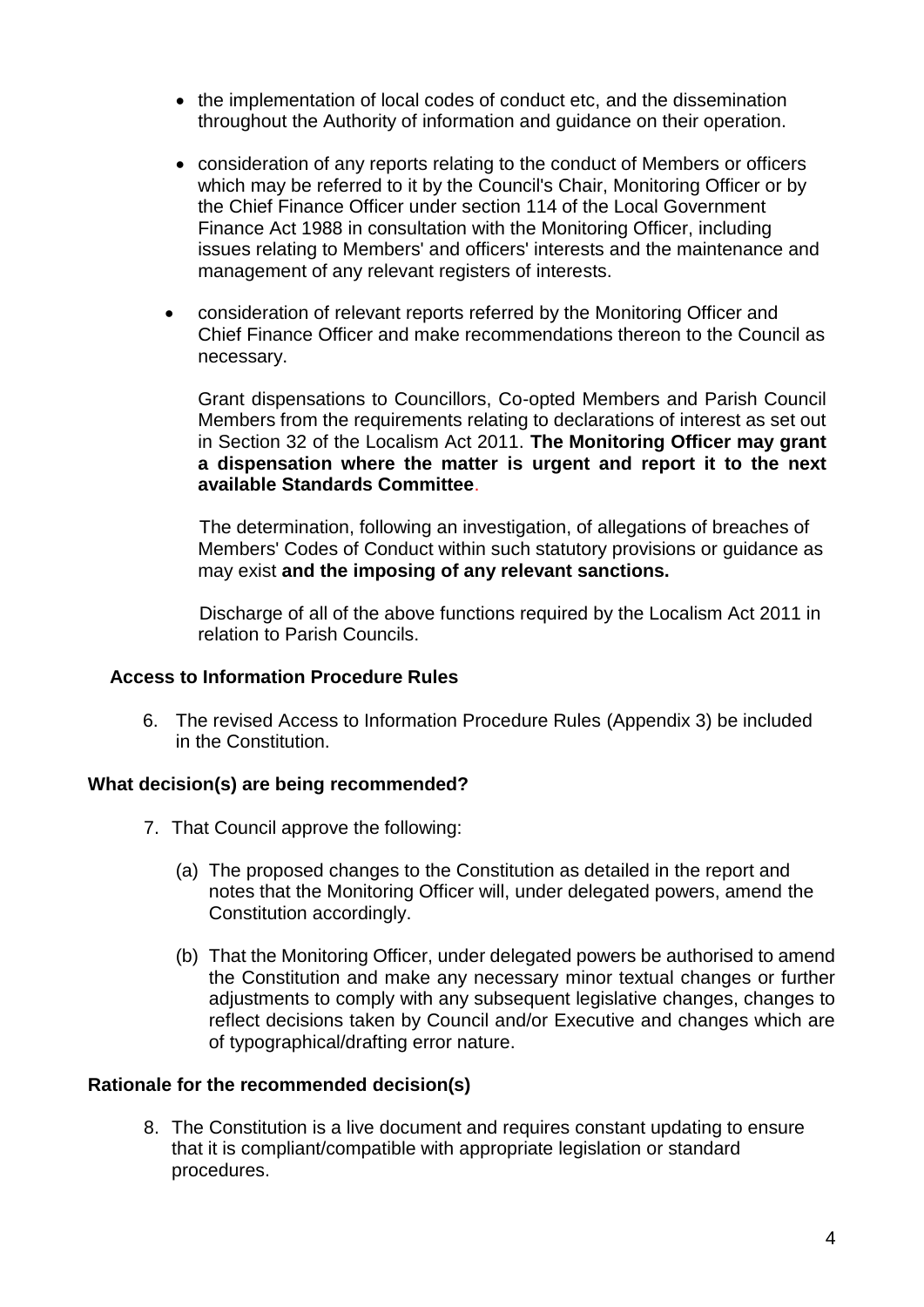# **Other potential decision(s) and why these have not been recommended**

9. Do nothing. This would result in the Constitution becoming out of date and not compliant/compatible with appropriate legislation or standard procedures.

# **Impact(s) of the recommended decision(s)**

# *Legal*

10.As per Section 37(1) of the Local Government Act 2000, a local authority operating executive arrangements or alternative arrangements must prepare and keep up to date a document (referred to in the section as their constitution) which contains prescribed information.

The changes suggested within this report are therefore in compliance with the above by way of keeping the constitution up to date.

# *Strategic priorities and risks*

11.The relevant risks this decision would influence are cited below, with an explanation as to why they are relevant and how it would affect each risk.

| <b>Risk No</b> | <b>Risk Description</b>                                                                                                                                                                                                | <b>Impact</b>                                                                                                                                                                                                                                                                                                                |
|----------------|------------------------------------------------------------------------------------------------------------------------------------------------------------------------------------------------------------------------|------------------------------------------------------------------------------------------------------------------------------------------------------------------------------------------------------------------------------------------------------------------------------------------------------------------------------|
| O8-055         | If the Council doesn't respond<br>effectively and efficiently to legislative<br>changes it could be in breach of<br>statutory duties in relation to service<br>delivery and fail to make the most of<br>opportunities. | The Council are obliged to comply with any<br>new legislation or guidance. The Constitution<br>is a live document which is updated<br>continually to reflect any changes in<br>legislation or guidance. The continual update<br>of the Constitution has a positive impact on<br>the Council fulfilling its statutory duties. |

# *Human Rights, Equality and Data Protection*

12.The subject of this report is not a function or service that is new or being revised. It is considered that an equality impact assessment is not required.

# *Financial*

13.There are no financial implications or impact on any budgets or the Medium Term Financial Plan (MTFP) arising from the content of this report.

# **Actions to be taken to implement the recommended decision(s)**

| <b>Action</b>             | <b>Responsible Officer</b> | <b>Deadline</b> |
|---------------------------|----------------------------|-----------------|
| I Update the constitution | <b>Monitoring Officer</b>  | 31 May 2022     |

# **Appendices**

| <sup>1</sup> Group Leader Role Profile |
|----------------------------------------|
|                                        |